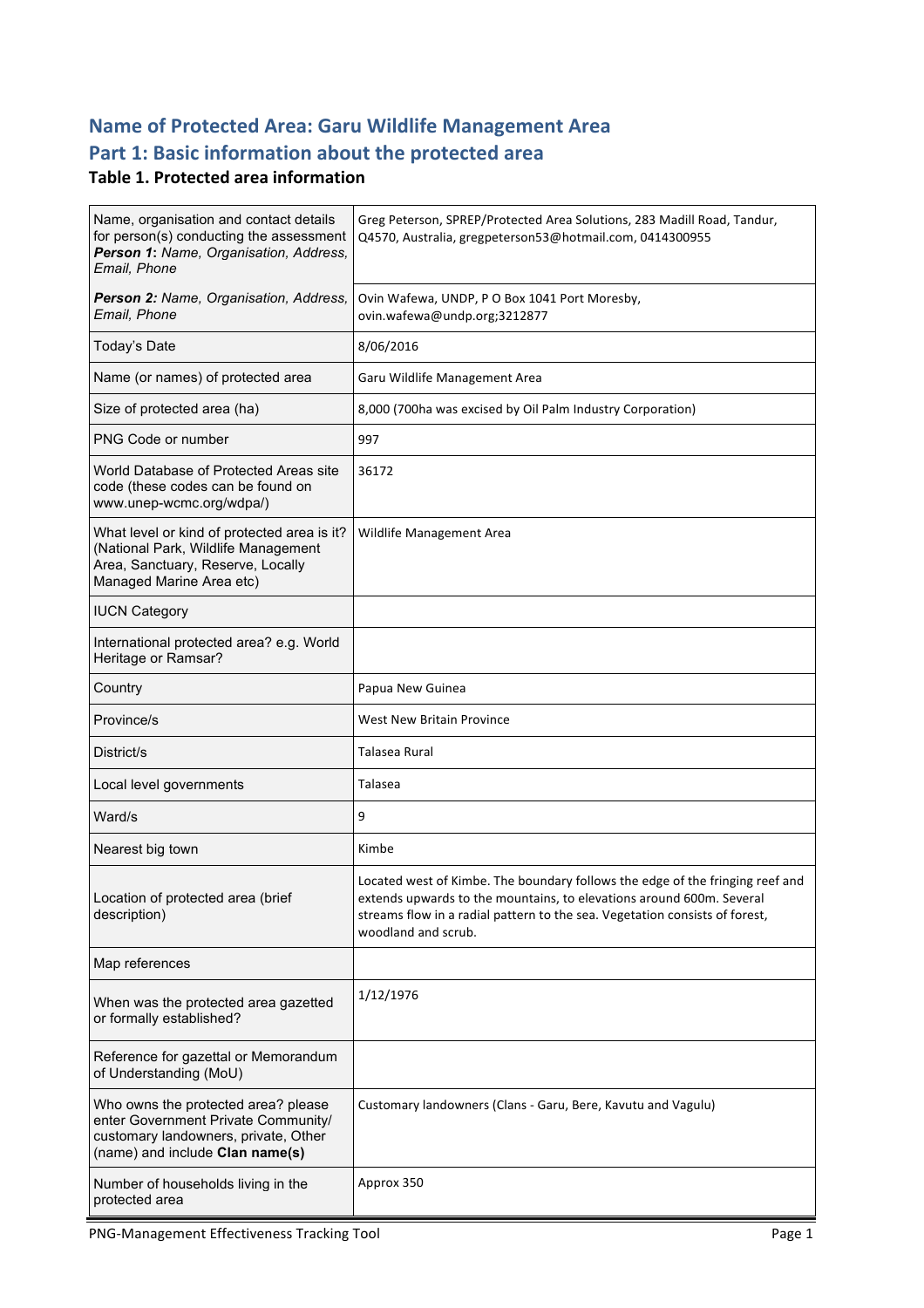| Population size within the protected area                                                                                                                                                                                                      | Approximate 1750                                                                                                                                                                                                                                                                                                                                                 |
|------------------------------------------------------------------------------------------------------------------------------------------------------------------------------------------------------------------------------------------------|------------------------------------------------------------------------------------------------------------------------------------------------------------------------------------------------------------------------------------------------------------------------------------------------------------------------------------------------------------------|
| Who manages the protected area?(e.g.<br>please enter government, customary<br>landowners [add clan names]<br>management committee [how many and<br>what gender])                                                                               | Customary land owners - Garu, Bere, Kavutu and Vagulu                                                                                                                                                                                                                                                                                                            |
| Total number of staff (this means anyone<br>working on the protected area in paid<br>jobs -whether NGOs, community,<br>rangers or customary landowners                                                                                         | 19 (3 MND staff, 16 village Committees)                                                                                                                                                                                                                                                                                                                          |
| Temporary paid workers                                                                                                                                                                                                                         | 3 (MND staff)                                                                                                                                                                                                                                                                                                                                                    |
| Permanent paid workers   0                                                                                                                                                                                                                     |                                                                                                                                                                                                                                                                                                                                                                  |
| Annual budget (US\$) - excluding staff<br>salary costs                                                                                                                                                                                         | 0                                                                                                                                                                                                                                                                                                                                                                |
| Operational (recurrent) funds                                                                                                                                                                                                                  | 0                                                                                                                                                                                                                                                                                                                                                                |
| Project or special funds                                                                                                                                                                                                                       | 0                                                                                                                                                                                                                                                                                                                                                                |
| Reason for park establishment                                                                                                                                                                                                                  | To stop land grabbing and to protect the megapodes                                                                                                                                                                                                                                                                                                               |
| What are the main values for which the<br>area is designated (Fill this out after data<br>sheet 2)                                                                                                                                             | Cultural values, stone inscriptions and sacred sites                                                                                                                                                                                                                                                                                                             |
| List the primary protected area<br>management objectives (add lines if<br>needed after the most important<br>Management objective 1<br>objectives):                                                                                            | Conserve environment for economic benefits                                                                                                                                                                                                                                                                                                                       |
| Management objective 2                                                                                                                                                                                                                         | Conserve for traditional values                                                                                                                                                                                                                                                                                                                                  |
| Management objective 3                                                                                                                                                                                                                         | Preserve natural resources for future generations                                                                                                                                                                                                                                                                                                                |
| Number of people involved in answering<br>the assessment questions                                                                                                                                                                             | 6                                                                                                                                                                                                                                                                                                                                                                |
| Name/organisation/contact details of<br>people participating the assessment<br>(Please do not insert return/enter or dot<br>points)                                                                                                            | Stephanie Tangole, Mahonia Na Dari, PO Box 697 Kimbe, WNBP,<br>stephanie.tangole@gmail.com, 72289764; George Ulae, Mahonia Na Dari (as<br>above), george.ulae@gmail.com, 71532617; Nellie Bou, Mahonia Na Dari (as<br>above), rhinowosp@gmail.com, 73870227; Kepa Kumilgo, UNDP/CEPA,<br>kepa.kumilyie.undp.org; Fabian Nomu, Garu WMA, Daniel Bakani, Garu WMA. |
| Customary landowners/other community;<br>CEPA, Other national government<br>agency; Provincial govt; local level govt;<br>Protected area staff (anyone working on<br>the protected area in paid jobs; NGO;<br>Donors; External experts; Others | Garu Customary landowners, Mahonai Na Dari (local NGO), WNBP Division of<br>Forestry/Env/Climate Change, UNDP/CEPA.                                                                                                                                                                                                                                              |
| Please note if assessment was carried<br>out in association with a particular<br>project, on behalf of an organisation or<br>donor.                                                                                                            | SPREP through the PNG Protected Area Assessment Project, which is a<br>component of the GEF Community-based Forest and Coastal Conservation and<br>Resource Management Project in PNG.                                                                                                                                                                           |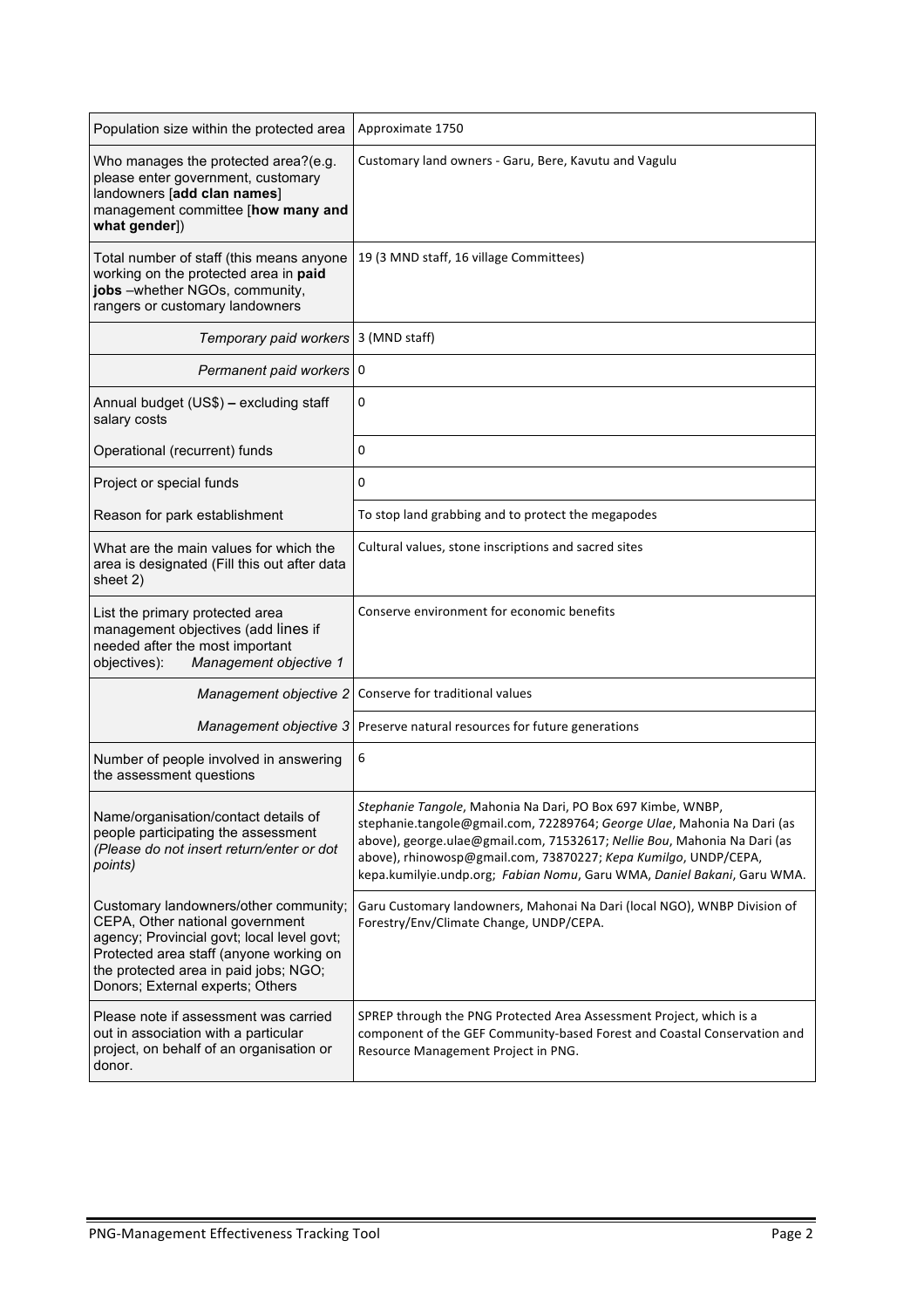#### Part 2: What makes this protected area special and important?

The main reason to establish the WMA was to stop land grabbing. In the past, some people advised our leaders to put the land into a protected area – to stop land grabbing and to protect the megapodes. We want to protect our customary values and traditions and to use the WMA to obtain customary materials for ceremonies and other uses. Customary landowners rely on the forest and land for their everyday uses (build houses). Some timber is used in small scale logging to enable us to build houses and earn money. We are going into ecotourism – there are hot springs with valuable minerals. We use the area to teach our children about our land and wildlife (the megapodes). There is a creek with stones and there is evidence of inscriptions on stones. There is special red soil used to for painting. There is sago in this area and we use this for food and building materials. The WMA is important for animals – we use them for hunting. There is a sacred place for the wallaby. Wallaby have a special meeting place and they have a leader (usually smaller than the other wallabies) and the wallabies gather and 'listen' to the small wallaby. They inhabit the lowland grassland & woodland swampy area. Also there are some research activities. Blue Cassowary and also another type of cassowary species are found here.

|  |  | Table 2. Key values of the protected area |  |
|--|--|-------------------------------------------|--|
|--|--|-------------------------------------------|--|

| No. | <b>Key values</b>                                           | <b>Brief description</b>                                                                                                                                                                                                                                                                | <b>Note if</b><br>endangered<br>species or<br>ecosystem (IUCN) |
|-----|-------------------------------------------------------------|-----------------------------------------------------------------------------------------------------------------------------------------------------------------------------------------------------------------------------------------------------------------------------------------|----------------------------------------------------------------|
| 1   | To protect cultural values e.g.<br>traditional sacred sites | There is a stone with inscriptions from the past and<br>special red soil which is used as paint for ceremonies.<br>There is a special place where wallabies come to meet<br>and where their leader, a small wallaby addresses the<br>group and tells them what will happen for the day. |                                                                |
| 2   | The bush                                                    | People depend on the bush $-$ it provides timber (e.g.<br>there is a small sawmill in the protected area); also sago,<br>for food and building material; and animals in the forest<br>are hunted.                                                                                       |                                                                |
| 3   | Economic value of<br>megapodes and megapode<br>eggs         | Provide a good return to the community as well as a<br>good source of protein.                                                                                                                                                                                                          |                                                                |
| 4   | Ecotourism                                                  | There are many values in the community e.g.<br>megapodes, cultural and sacred sites and the forest.                                                                                                                                                                                     |                                                                |
| 5   | Sustainable development                                     | Enabling the community to access resources for their<br>own use and for sale and as a means to teach young<br>people of the importance of conservation.                                                                                                                                 |                                                                |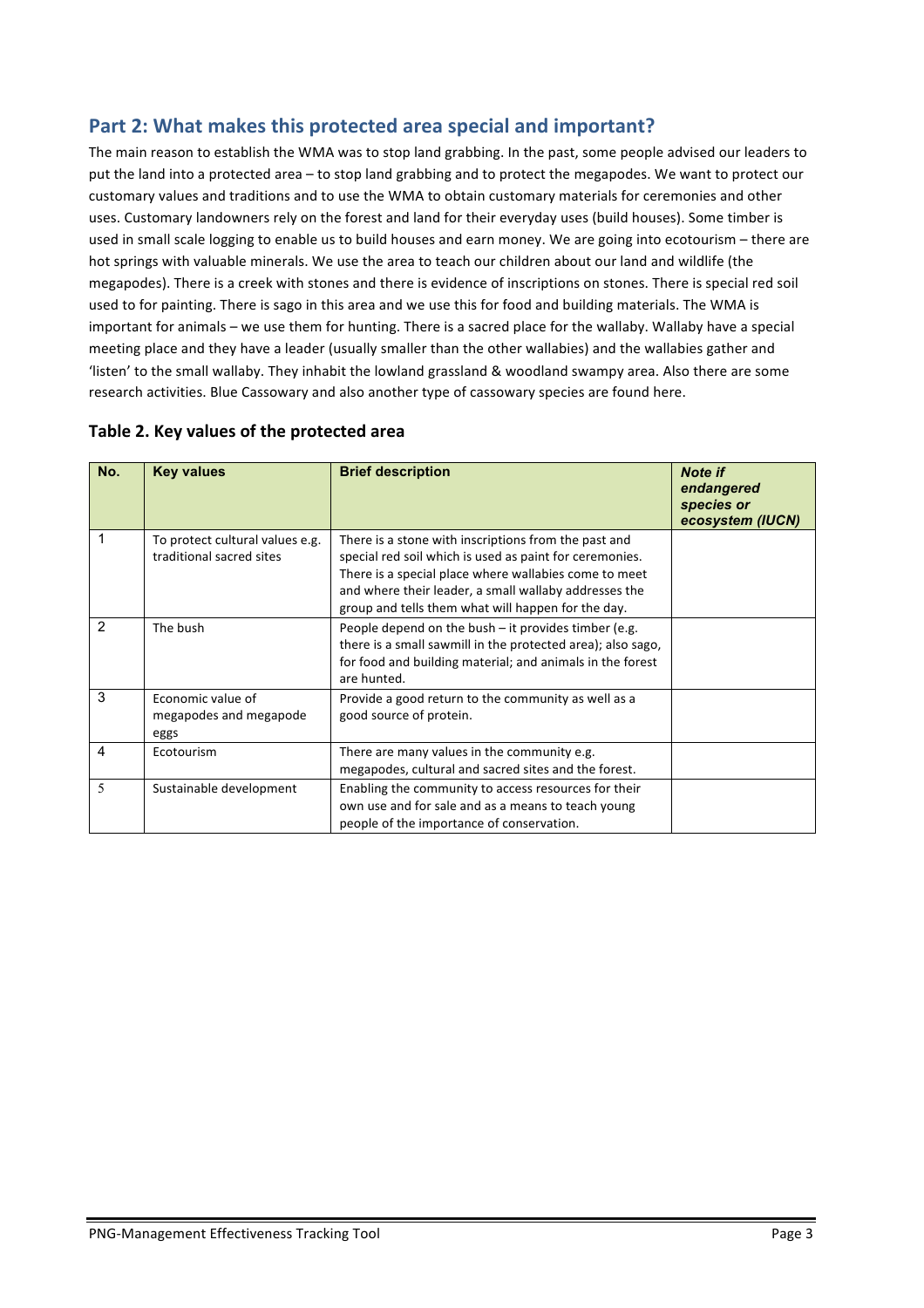#### **Table 3. Checklist of values/benefits**

Not important 0; Important 1; Very important 2; Don't know DK

| How important is the protected area                                    | <b>Score</b>   | <b>Comment</b>                                          |
|------------------------------------------------------------------------|----------------|---------------------------------------------------------|
| for each of the listed values/benefits?                                | (0,1,2, DK)    |                                                         |
| Biodiversity $-$ the presence of many<br>1.                            | $\mathcal{P}$  | Cultural, traditional and commercial values.            |
| different kinds of plants, animals and                                 |                |                                                         |
| ecosystems                                                             |                |                                                         |
| 2. Presence of rare, threatened, or endangered                         | $\mathbf{1}$   | Species of cassowaries disappear and it's important for |
| species (plants and animals)                                           |                | the species to be available for future generations to   |
|                                                                        |                | see.                                                    |
| 3. Ecosystems (e.g. wetlands, grasslands, coral                        | $\overline{2}$ | Ecosystems are removed elsewhere and it is important    |
| reefs etc) that are rare because they have                             |                | to have a variety of ecosystems, as this enables the    |
| been cleared or destroyed in other areas                               |                | community to support themselves.                        |
| 4. Protecting clean, fresh water                                       | $\overline{2}$ | Water is the source of life.                            |
| 5. Sustaining important species in big enough                          | $\overline{2}$ | For example, the Megapodes are used for traditional     |
| numbers that they are able to survive here                             |                | purposes and also for commercial use (sale to other     |
|                                                                        |                | people).                                                |
| 6. Providing a source of employment for local                          | 0              | Currently, there is no employment.                      |
| communities now                                                        |                |                                                         |
| 7. Providing resources for local subsistence                           | $\overline{2}$ | Used for building materials.                            |
| (food, building materials, medicines etc.)                             |                |                                                         |
| 8. Providing community development                                     | $\overline{2}$ | Small scale.                                            |
| opportunities through sustainable resource                             |                |                                                         |
| use                                                                    | $\overline{2}$ |                                                         |
| Religious or spiritual significance (e.g. tambu<br>9.                  |                | Sacred sites.                                           |
| places)<br>10. Plant species of high social, cultural, or              | $\overline{2}$ |                                                         |
|                                                                        |                | Red paint tree, plants.                                 |
| economic importance<br>11. Animal species of high social, cultural, or | $\overline{2}$ | Megapode for economic and cultural purposes.            |
| economic importance                                                    |                |                                                         |
| 12. Attractive scenery                                                 | $\overline{2}$ | Hot springs, waterfall, and also the view of the        |
|                                                                        |                | volcano.                                                |
| 13. Tourism now                                                        | $\overline{2}$ | Tourist coming in for the hot springs and bird          |
|                                                                        |                | watching.                                               |
| 14. Potential value for tourism in the future                          | $\overline{2}$ | High potential.                                         |
| 15. Educational and/or scientific value                                | $\overline{2}$ | Research is important to pass on information to the     |
|                                                                        |                | next generation to enable them to manage the            |
|                                                                        |                | protected area.                                         |
| 16. Maintaining culture and tradition on                               | $\overline{2}$ | Important to pass on to next generation to maintain     |
| customary land and passing this on to future                           |                | family relationships.                                   |
| generations                                                            |                |                                                         |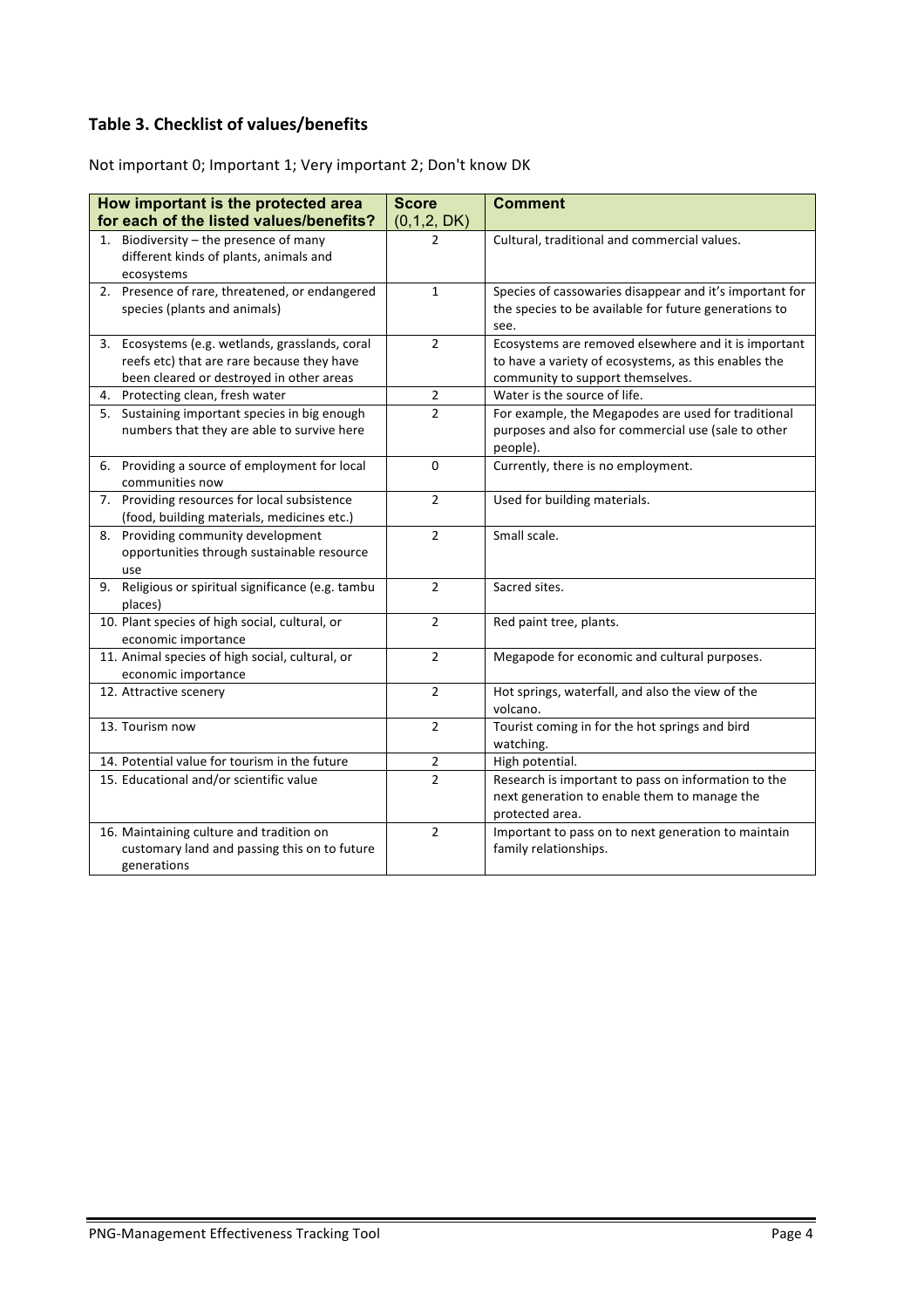#### Part 3: What are the threats to the protected area?

# **Table 4: Threats to the protected area**<br>**H** High significance threats are seriously degrading val

**1**

- High significance threats are seriously degrading values. This means they are badly damaging some value -it might be a kind of animal or plant, or your traditional gardens
- **M** Medium threats are having some negative impact they are damaging values but not so badly
- **L** Low threats are present but not seriously damaging values<br>**0** N/A where the threat is not present in the protected area c
- **N/A** where the threat is not present in the protected area or where something is happening but is not threatening the values at all

| <b>Threat type</b>                      | <b>Score</b><br>(H, M, L, 0) | <b>Notes</b>                                                                        |
|-----------------------------------------|------------------------------|-------------------------------------------------------------------------------------|
| 1.1 Housing and settlement              | м                            | Settlers from nearby villages now are trying to settle in the buffer                |
|                                         |                              | zone. This is based on traditional stories that their ancestors used to             |
|                                         |                              | hunt and gather food in this area.                                                  |
| 1.1a Population increase in the         | H                            | Population increase has led to people wanting to plant more cash                    |
| protected area community                |                              | crops. There is population pressure.                                                |
| 1.2 Commercial and industrial areas     | M                            | New Britain Palm Oil waste sometimes enters the Deleavo River and                   |
|                                         |                              | kills fish. Examinations have been done only by New Britain Palm Oil.               |
| 1.3 Tourism and recreation              | L                            | Few tourist activities and the impact is minimal.                                   |
| infrastructure                          |                              |                                                                                     |
| 2.1 Customary land owner and            | L                            | There is some activities at the edge of the WMA, but the impact is low.             |
| community gardens and small crops       |                              |                                                                                     |
| 2.1a Drug cultivation                   | L                            | Some youths are now cultivating drugs in the WMA and this has                       |
|                                         |                              | impacts on our culture.                                                             |
| 2.1b Commercial plantations             | H                            | Some are planting cocoa for commercial use and many are wanting to                  |
|                                         |                              | plant more commercial crops.                                                        |
| 2.2 Wood and pulp plantations           | L                            |                                                                                     |
| 2.3 Livestock farming and grazing       | 0                            |                                                                                     |
| 2.4 Marine and freshwater               | 0                            |                                                                                     |
| aquaculture                             |                              |                                                                                     |
| 3.1 Oil and gas drilling                | 0                            |                                                                                     |
| 3.2 Mining and quarrying                | 0                            |                                                                                     |
| 3.3 Energy generation                   | $\mathsf{L}$                 | Geothermal exploration is occurring at Mt Ghabuna located within the                |
|                                         |                              | WMA. Depending on the results of the exploration it could become a<br>major threat. |
| 4.1 Roads and railroads (include        | L                            | There is a road that cuts through the WMA and there are plans to                    |
| road-killed animals)                    |                              | expand the existing road and this will impact on the WMA values.                    |
| 4.2 Utility and service lines (e.g.     | 0                            |                                                                                     |
| electricity cables, telephone lines)    |                              |                                                                                     |
| 4.3 Shipping lanes                      | M                            | Accessed daily by small dinghies. The area is a transit point and hence             |
|                                         |                              | rubbish is left behind by passers-by.                                               |
| 4.4 Flight paths                        | 0                            |                                                                                     |
| 5.1 Hunting, killing and collecting     | H                            | As the population grows, more and more hunting is taking place. There               |
| terrestrial animals (including killing  |                              | is over harvesting of megapode eggs and some are killed.                            |
| of animals as a result of               |                              |                                                                                     |
| human/wildlife conflict)                |                              |                                                                                     |
| 5.2 Gathering terrestrial plants or     | $\mathsf{L}$                 |                                                                                     |
| plant products (non-timber)             |                              |                                                                                     |
| 5.3a Logging and wood harvesting        | L                            | Used only when the villagers have a particular need for timber.                     |
| for local/customary use                 |                              |                                                                                     |
| 5.3b Logging and wood harvesting -      | L                            | As the distance to access the logs is too great, the logging activity for           |
| commercial logging                      |                              | commercial purposes is low.                                                         |
| 5.4a Fishing, killing and harvesting    | L                            | Not much activity and impact is low.                                                |
| aquatic resources for                   |                              |                                                                                     |
| local/customary use                     |                              |                                                                                     |
| 5.4b Fishing, killing and harvesting    | М                            | Neighbouring villages usually come in to get fish for commercial                    |
| aquatic resources for commercial<br>use |                              | purposes                                                                            |
| 6.1 Recreational activities and         | L                            | Tourist activities are well managed.                                                |
| tourism                                 |                              |                                                                                     |
| 6.2 War, civil unrest and military      | 0                            |                                                                                     |
| exercises                               |                              |                                                                                     |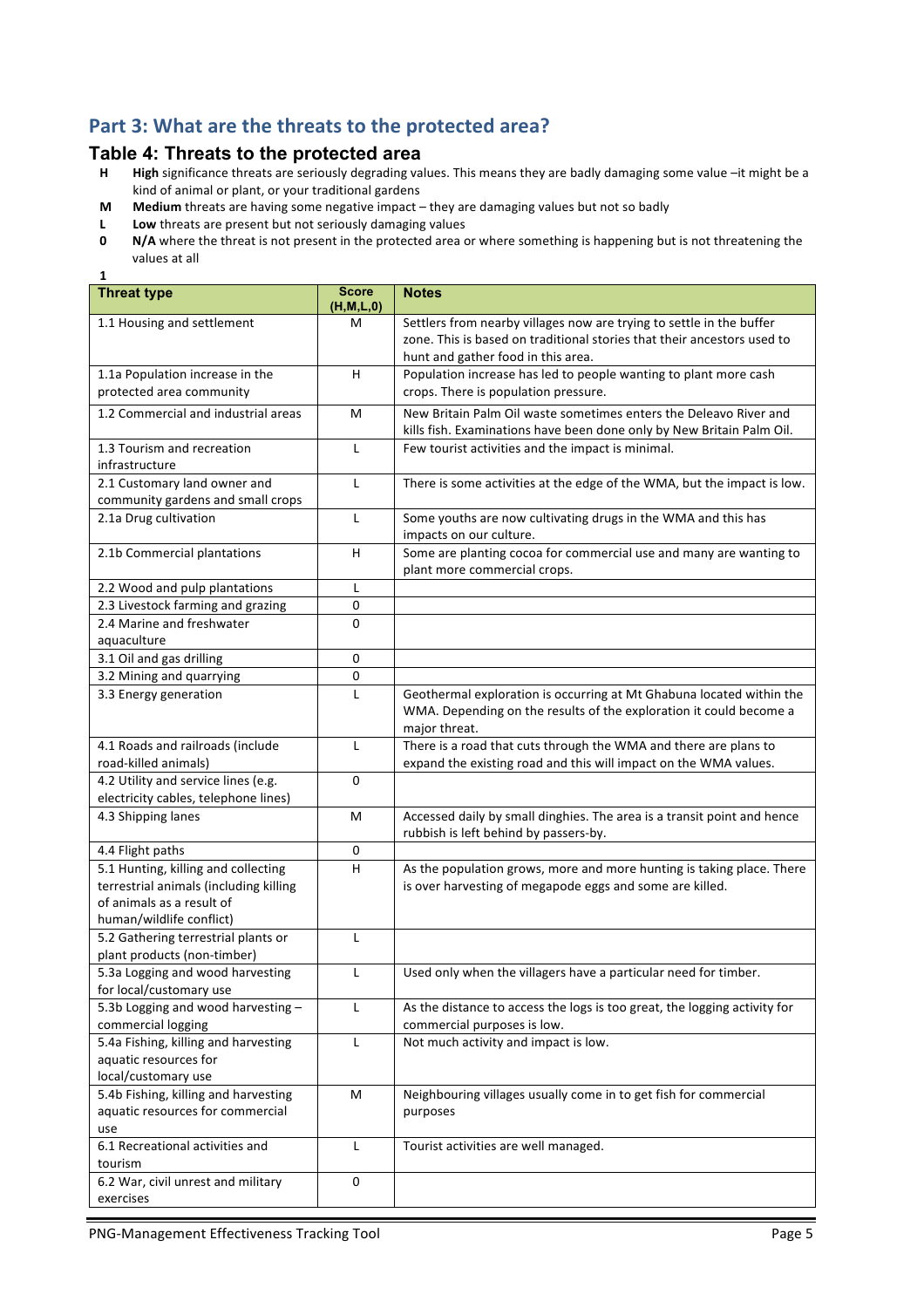| <b>Threat type</b>                     | <b>Score</b><br>(H, M, L, 0) | <b>Notes</b>                                                              |
|----------------------------------------|------------------------------|---------------------------------------------------------------------------|
| 6.3 Research, education and other      | L                            | There have been some researches in the WMA, but it is unclear as to       |
| work-related activities in protected   |                              | what has been done.                                                       |
| areas                                  |                              |                                                                           |
| 6.4 Activities of protected area       | L                            | There are no buildings within the WMA. There is a short vehicle track     |
| managers (e.g. construction or         |                              | and roundabout to the hot springs. This is used by tourists who want      |
| vehicle use)                           |                              | to visit the springs to have a warm bath.                                 |
| 6.5 Deliberate vandalism, destructive  | $\mathsf{L}$                 | Notice boards have been placed to address this issues as there have       |
| activities or threats to protected     |                              | been cases of people cutting plants for no reasons.                       |
| area staff and visitors                |                              |                                                                           |
| 7.1 Fire and fire suppression          | H                            | During the recent dry season a large portion of the WMA experienced       |
| (including arson)                      |                              | fire.                                                                     |
| 7.2 Dams, hydrological modification    | $\Omega$                     |                                                                           |
| and water management/use               |                              |                                                                           |
| 7.3a Increased fragmentation within    | L                            | Existing road has been re-aligned.                                        |
| protected area                         |                              |                                                                           |
| 7.3b Isolation from other natural      | L                            | Daleavu/Kulu River has diverted its course and separated a little part    |
| habitat (e.g. deforestation)           |                              | of the WMA to form an island.                                             |
| 7.3c Other 'edge effects' on park      | H                            | Palm oil seeds have brought in rats and they are now breeding in the      |
| values                                 |                              | area. There is also pollution from fertilisers.                           |
| 7.3d Loss of keystone species (e.g.    | м                            | Species of cassowaries are decreasing and becoming rare.                  |
| top predators, pollinators etc.)       |                              |                                                                           |
| 8.1 Pest plants                        | L                            | Pigra plants and another thorny plant has been noticed to be              |
|                                        |                              | spreading in the WMA.                                                     |
| 8.1a Pest animals                      | L                            | Wild dogs kill megapodes.                                                 |
| 8.1b Diseases such as fungus or        | $\Omega$                     |                                                                           |
| viruses that make native plants or     |                              |                                                                           |
| animals sick                           |                              |                                                                           |
| 8.2 Introduced genetic material (e.g.  | 0                            |                                                                           |
| genetically modified organisms)        |                              |                                                                           |
| 9.1 Household sewage and urban         | H                            | People are using the river as the toilet and this has a serious impact on |
| waste water                            |                              | water quality and health.                                                 |
| 9.1a Sewage and waste water from       | H                            | In the transit area.                                                      |
| protected area facilities              |                              |                                                                           |
| 9.2 Industrial, mining and military    | H                            | Pollution coming from the oil palm plantation that has killed fish is the |
| effluents                              |                              | river.                                                                    |
| 9.3 Agricultural and forestry          | M                            | Some fertilizer is washed off into the river.                             |
| effluents (e.g. excess fertilizers or  |                              |                                                                           |
| pesticides)                            |                              |                                                                           |
| 9.4 Garbage and solid waste            | L                            | Village is located away from WMA and the impact is low.                   |
| 9.5 Air-borne pollutants               | H                            | Pollution from geothermal holes, e.g. when people dig megapode eggs       |
| 9.6 Excess energy (e.g. heat           | 0                            | and breathe the air at these locations they are affected by the air.      |
| pollution, lights etc.)                |                              |                                                                           |
| 10.1 Volcanoes                         | H                            | There is an active volcano in the area (Mt Ghabuna).                      |
| 10.2 Earthquakes/Tsunamis              | M                            | Earthquakes causing landslides.                                           |
| 10.3 Avalanches/Landslides             | L                            |                                                                           |
| 10.4 Erosion and siltation/            | L                            | Damage to the reef from siltation.                                        |
| deposition (e.g. shoreline or riverbed |                              |                                                                           |
| changes)                               |                              |                                                                           |
| 11.1 Habitat shifting and alteration   | Н                            | Habitat has been changed, e.g, there used to be fish in a certain area    |
|                                        |                              | and now they are gone.                                                    |
| 11.2 Droughts                          | L                            |                                                                           |
| 11.3 Temperature extremes              | H                            | Constant change in temperatures has changed planting patterns.            |
| 11.4 Storms and flooding               | Н                            | Change in rainfall causes flash flooding.                                 |
| 11.5 Coral bleaching                   | н                            | A lot of the corals have died.                                            |
| 11.6 Intrusion by saltwater into       | 0                            |                                                                           |
| gardens etc.                           |                              |                                                                           |
| 11.7 Sea level rise                    | $\pmb{0}$                    |                                                                           |
| Other (please explain)                 |                              |                                                                           |
|                                        |                              |                                                                           |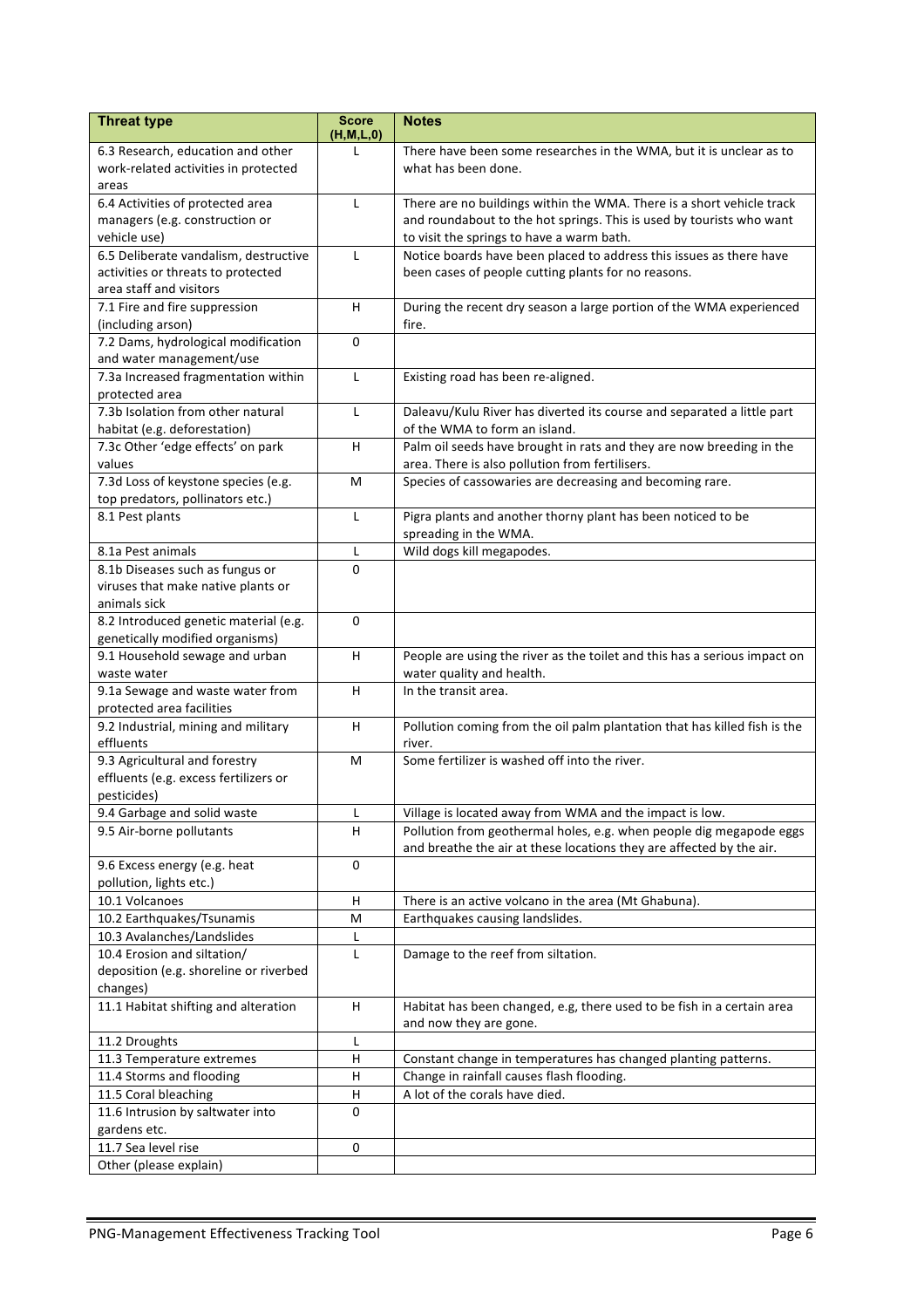| <b>Threat type</b>                                                                   | <b>Score</b><br>(H, M, L, 0) | <b>Notes</b>                                                                                              |
|--------------------------------------------------------------------------------------|------------------------------|-----------------------------------------------------------------------------------------------------------|
| 12.1 Loss of cultural links, traditional<br>knowledge and/or management<br>practices | H                            | Influence from western culture has impacted on the practice of<br>traditional culture.                    |
| 12.2 Natural deterioration of<br>important cultural site values                      |                              | During the drought fires have caused deterioration.                                                       |
| 12.3 Destruction of cultural heritage<br>buildings, gardens, sites etc.              |                              | Fading observance of values of natural resource within WMA, and lack<br>of cooperation by village people. |
| Other (please explain)                                                               | н                            | Lack of awareness of the values of the protected area.                                                    |

## Table 5. Worst threats and ways forward

| <b>Threat</b><br>(Most significant first)                                                                      | <b>Threat</b><br>number or<br>name (copy<br>from Table 4) | Please explain the nature of the threat and what impact is it<br>causing and indicate how to reduce the impact of the threat.                                                                                                                                                                                                          |
|----------------------------------------------------------------------------------------------------------------|-----------------------------------------------------------|----------------------------------------------------------------------------------------------------------------------------------------------------------------------------------------------------------------------------------------------------------------------------------------------------------------------------------------|
| 1 Population                                                                                                   | 1.1a                                                      | We live in a restricted area with a growing population. The land use plan<br>may be useful to reduce the impact and better allocate our resources.                                                                                                                                                                                     |
| 2 Some members of<br>WMA do not understand<br>the benefit of having a<br>protected area in terms<br>of culture | Other                                                     | Reduced through education and raising awareness.                                                                                                                                                                                                                                                                                       |
| 3. Over harvesting of<br>megapode eggs                                                                         | 5.1                                                       | Harvesting of megapode eggs is allowed on two days each week. However,<br>people still harvest on days where harvesting is not permitted. Also dogs<br>have been killing the birds. We need to provide funds to monitor the WMA.<br>We need the PA policy to come into effect to allow the community to<br>effectively manage the WMA. |

## **Table 6. Management effectiveness scores, comments, next steps**

| <b>Issue</b>                      | <b>Score</b><br>$(0,1,2,3 \text{ NA})$ | <b>Comment</b>                                                                         | <b>Next steps</b>                                                                                                                               |
|-----------------------------------|----------------------------------------|----------------------------------------------------------------------------------------|-------------------------------------------------------------------------------------------------------------------------------------------------|
| 1a. Legal status                  | 3                                      | Legally gazetted WMA.                                                                  |                                                                                                                                                 |
| 1b. Legal status                  |                                        |                                                                                        |                                                                                                                                                 |
| 2a. Protected area<br>regulations | $\mathbf{1}$                           | There are some regulations.                                                            |                                                                                                                                                 |
| 2b. Protected area<br>regulations |                                        |                                                                                        |                                                                                                                                                 |
| 3. Law enforcement                | $\Omega$                               | Staff have no way of<br>enforcing the rules in the<br>WMA.                             | We need to ensure that the PA policy<br>comes into effect. CEPA should assist by<br>supporting rangers in the WMA.                              |
| 4. Protected area objectives      | $\mathbf{1}$                           | No management plan and<br>any objectives are unclear.                                  | To develop a management plan.                                                                                                                   |
| 5. Protected area design          | $\mathbf{1}$                           | Not all important areas are<br>included in the WMA.                                    | We should extend the WMA to cover a<br>small area where the megapodes nests.<br>This should be done in consultation with<br>the landowner clan. |
| 6. Protected area boundaries      | $\overline{2}$                         | The boundary is not<br>surveyed, but is based on<br>natural traditional land<br>marks. | We would like to complete a survey of the<br>park boundaries and confirm this with the<br>community.                                            |
| 7. Management plan                | $\mathbf{1}$                           | The plan is being prepared.                                                            | Finalise the plan through consultation with<br>the community and landowners.                                                                    |
| 7a. Planning process              | $\mathbf{1}$                           |                                                                                        | The development of the Management plan<br>should involve New Britain Palm Oil Ltd.                                                              |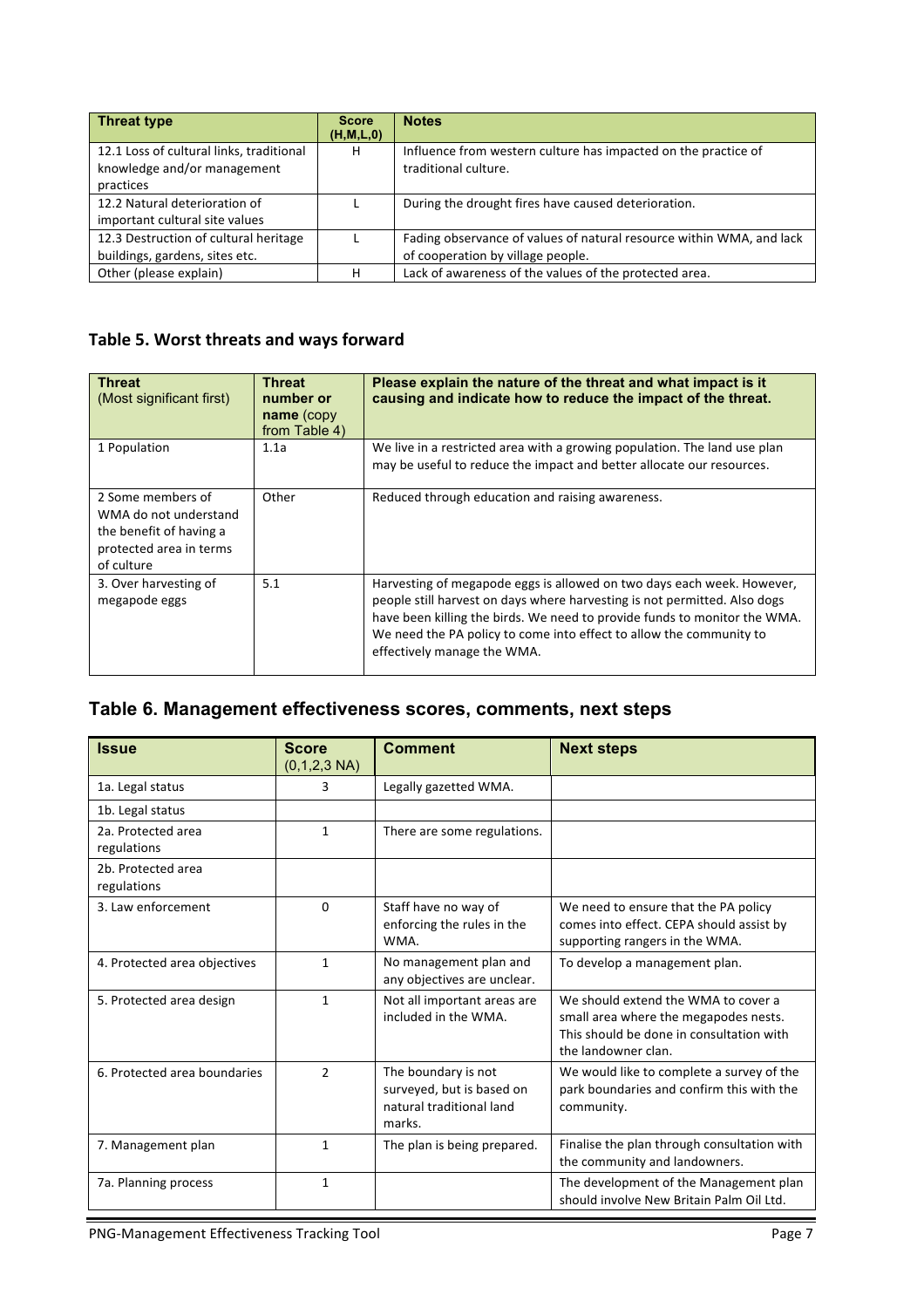| <b>Issue</b>                                          | <b>Score</b><br>$(0,1,2,3 \text{ NA})$ | <b>Comment</b>                                                                                                                                                   | <b>Next steps</b>                                                                                                                                                                                                                                                  |
|-------------------------------------------------------|----------------------------------------|------------------------------------------------------------------------------------------------------------------------------------------------------------------|--------------------------------------------------------------------------------------------------------------------------------------------------------------------------------------------------------------------------------------------------------------------|
| 7b. Planning process                                  | 0                                      |                                                                                                                                                                  | Finalise the plan and develop a review<br>process.                                                                                                                                                                                                                 |
| 7c. Planning process                                  | 1                                      |                                                                                                                                                                  | More monitoring and research can only<br>help.                                                                                                                                                                                                                     |
| 8. Regular work plan                                  | 0                                      | No work plan exists.                                                                                                                                             | We need to finalise the Management Plan<br>and then develop a work plan.                                                                                                                                                                                           |
| 9. Resource inventory                                 | 2                                      |                                                                                                                                                                  | More scientific information is needed.                                                                                                                                                                                                                             |
| 10. Protection systems                                | 0                                      | No protection systems are<br>currently in place.                                                                                                                 | We need to have legal regulations and the<br>landowners need to take more ownership<br>of the issues.                                                                                                                                                              |
| 11. Research and monitoring                           | 0                                      | No survey or inventory.                                                                                                                                          | The Management Plan needs to address<br>research and monitoring. Children should<br>be involved in the monitoring plan and<br>noting the plants and animals in the WMA.<br>This is also part of imparting traditional<br>skills and values to the next generation. |
| 12. Resource management                               | 0                                      |                                                                                                                                                                  | Finalise the management plan.                                                                                                                                                                                                                                      |
| 13a. Staff numbers                                    | 0                                      | No paid workers.                                                                                                                                                 |                                                                                                                                                                                                                                                                    |
| 13b. Other people working<br>on the protected area    | 2                                      |                                                                                                                                                                  | We need to have funding to pay rangers<br>and conduct more awareness training.                                                                                                                                                                                     |
| 14. Training and skills                               | 1                                      | NGOs are currently doing<br>training.                                                                                                                            | More training programmes are needed,<br>with assistance from local community<br>business organisations.                                                                                                                                                            |
| 15. Current budget                                    | $\mathbf 0$                            | No budget.                                                                                                                                                       | Provincial and local level governments<br>should be involved and provide funding<br>(e.g. Provincial strategic improvement<br>funds, and Local level government<br>improvement funds).                                                                             |
| 16. Security of budget                                | N/A                                    |                                                                                                                                                                  |                                                                                                                                                                                                                                                                    |
| 17. Management of budget                              | N/A                                    | No budget                                                                                                                                                        |                                                                                                                                                                                                                                                                    |
| 18. Equipment                                         | 0                                      |                                                                                                                                                                  |                                                                                                                                                                                                                                                                    |
| 19. Maintenance of<br>equipment                       | N/A                                    |                                                                                                                                                                  |                                                                                                                                                                                                                                                                    |
| 20. Education and awareness                           | 0                                      | No plans yet.                                                                                                                                                    | Approach schools and youth groups and<br>churches to develop and implement<br>awareness/education on the importance of<br>the WMA.                                                                                                                                 |
| 21. Planning for land use or<br>marine activities     | 0                                      | Adjacent planning has not<br>taken account of the needs<br>of the area.                                                                                          | More communications is needed between<br>stakeholders.                                                                                                                                                                                                             |
| 22. State and commercial<br>neighbours                | 1                                      | Little contact and little<br>cooperation with<br>commercial/government<br>neighbours.                                                                            | More consultation between stakeholders is<br>needed. The WMA Committee must be<br>able to present their Management Plan to<br>these organisations.                                                                                                                 |
| 23. Indigenous people/<br><b>Customary landowners</b> | $\overline{2}$                         | Most people live within the<br>protected area.                                                                                                                   | Land demarcation is needed for each land<br>owner and this will improve ownership and<br>management.                                                                                                                                                               |
| 24a. Impact on communities                            | 0                                      | Misunderstandings have<br>occurred as a result of lack<br>of information and also this<br>is partly the result of low<br>literacy rates among the<br>landowners. |                                                                                                                                                                                                                                                                    |
| 24b. Impact on communities                            | 1                                      | Some activities are taking<br>place with the assistance of<br>NGOs.                                                                                              |                                                                                                                                                                                                                                                                    |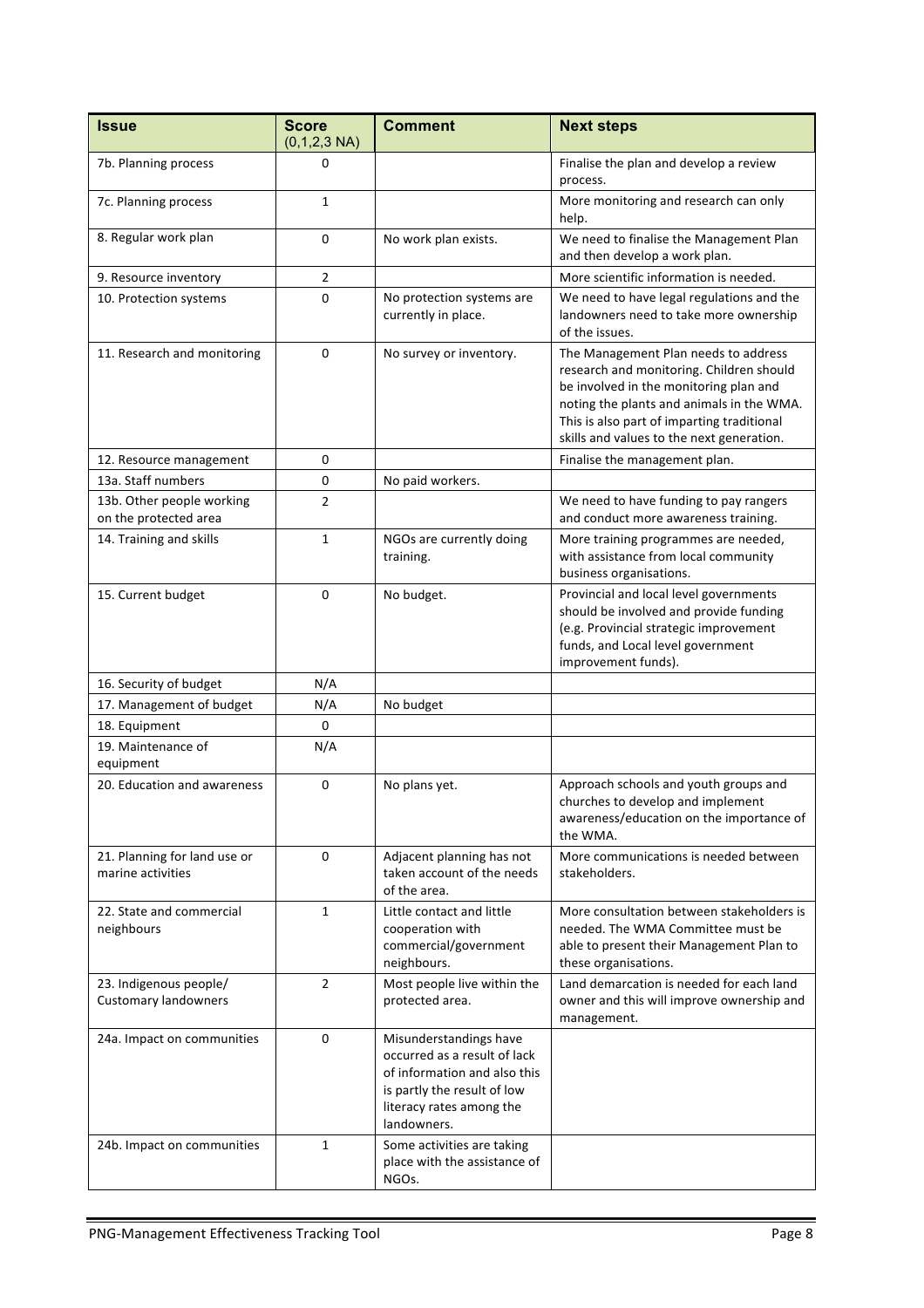| <b>Issue</b>                        | <b>Score</b><br>$(0,1,2,3 \text{ NA})$ | <b>Comment</b>                                                                                                                                     | <b>Next steps</b>                                                                                                                                                                               |
|-------------------------------------|----------------------------------------|----------------------------------------------------------------------------------------------------------------------------------------------------|-------------------------------------------------------------------------------------------------------------------------------------------------------------------------------------------------|
| 24c. Impact on communities          | 1                                      | There are some people who<br>support the WMA and<br>others who do not support<br>it because of<br>misunderstandings about<br>the value of the WMA. | Need to increase information and<br>education and awareness about the WMA.                                                                                                                      |
| 25. Economic benefit                | 2                                      | There is some tourism with<br>regards to bird watching<br>and also visiting the hot<br>springs (visitors pay a small<br>fee).                      | We need to provide a ranger and also have<br>local tour guides and improve our tourist<br>facilities.                                                                                           |
| 26. Monitoring and<br>evaluation    | 0                                      | Yet to finalise the<br>Management Plan.                                                                                                            | Finalise the Management Plan.                                                                                                                                                                   |
| 27. Visitor facilities              | 0                                      | There are no facilities for<br>visitors to the WMA.                                                                                                | We need to erect resting spots and other<br>facilities for possible visitors.                                                                                                                   |
| 28. Commercial tourism<br>operators | $\mathbf{1}$                           |                                                                                                                                                    | The Management Plan should consider<br>how to manage tourism, including<br>commercial tourism and benefit sharing<br>arrangements.                                                              |
| 29. Fees                            | $\mathbf{1}$                           | Some fee are collected.                                                                                                                            | Fees should come to the Management<br>Committee to manage and disburse the<br>funds to the clans. There needs to be<br>increased awareness raising in relation to<br>the work of the Committee. |
| 30. Condition of values             | $\overline{2}$                         | Cultural value is being lost<br>slowly and also through<br>natural disasters.                                                                      |                                                                                                                                                                                                 |
| 30a.Condition of values             | 0                                      | There has been no research<br>or monitoring to assess the<br>values.                                                                               |                                                                                                                                                                                                 |
| 30b. Condition of values            | $\Omega$                               | There are no specific plans<br>to address the threats.                                                                                             | Threats to the WMA will be addressed in<br>the Management Plan.                                                                                                                                 |
| 30c. Condition of values            | $\Omega$                               |                                                                                                                                                    | We need the Management Plan<br>completed, employment of rangers and<br>guides and awareness raising programs.                                                                                   |

## **Part 5: Condition and trends of protected area values**

## **Table 7. Values, condition and trend**

| <b>Key value</b><br>(from Table 2)                          | <b>Condition</b><br><b>Score</b><br>(VG, G, F, P,<br>DK) | <b>Trend</b><br>Score.<br>(I, S, D,<br>DK) | Information source and justification for<br>Assessment and HOW the condition can be<br><b>IMPROVED</b>                                    |
|-------------------------------------------------------------|----------------------------------------------------------|--------------------------------------------|-------------------------------------------------------------------------------------------------------------------------------------------|
| To protect cultural values<br>e.g. traditional sacred sites | G                                                        | S                                          | It is important that culture is maintained and practiced.                                                                                 |
| The bush                                                    | G                                                        | S                                          | They are still able to collect material for food, housing, but<br>there needs to be increased awareness raising about the<br>environment. |
| Economic value of<br>megapodes and megapode<br>eggs         | G                                                        |                                            | Prices for megapodes have increased and people value the<br>megapodes and want to look after them.                                        |
| Ecotourism                                                  | G                                                        | ς                                          | We don't have tourism infrastructure and this needs to be<br>improved.                                                                    |